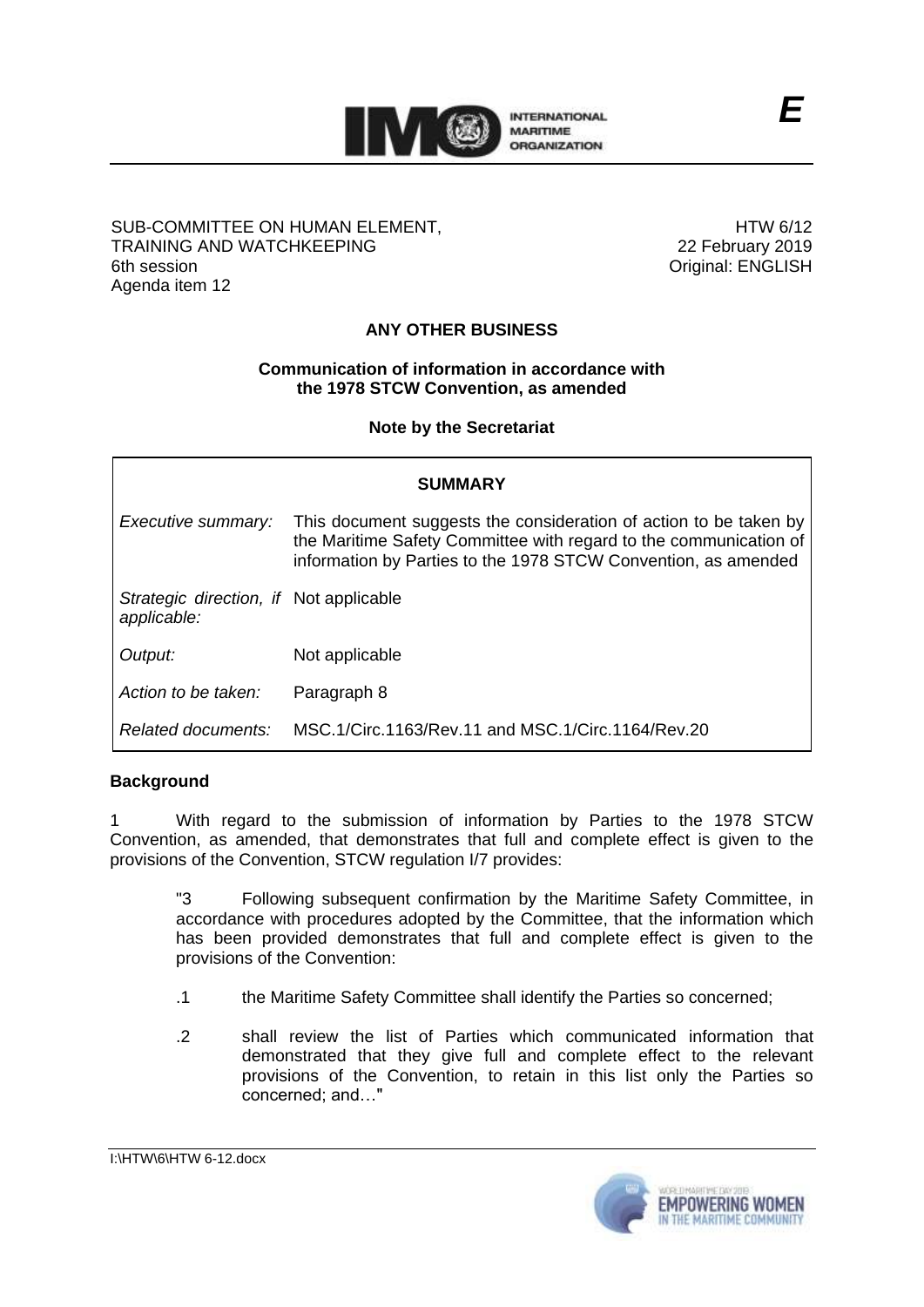- 2 Since 2005, the Maritime Safety Committee (MSC) has published on a regular basis:
	- .1 MSC.1/Circ.1163, as amended, on *Parties to the International Convention on Standards of Training, Certification and Watchkeeping for Seafarers (STCW), 1978, as amended, confirmed by the Maritime Safety Committee to have communicated information which demonstrates that full and complete effect is given to the relevant provisions of the Convention*; and
	- .2 MSC.1/Circ.1164, as amended, on *Promulgation of information related to reports of independent evaluation submitted by Parties to the International Convention on Standards of Training, Certification and Watchkeeping for Seafarers (STCW), 1978, as amended, confirmed by the Maritime Safety Committee to have communicated information which demonstrates that Parties are giving full and complete effect to the relevant provisions of the Convention*.

3 MSC.1/Circ.1164 and its subsequent revisions build on MSC.1/Circ.1163 by adding information about those Parties that have duly discharged their obligations emanating from the Convention, in particular, on the submission of subsequent reports in accordance with STCW regulation I/8 and sections A-I/7 and A-I/8 of the STCW Code.

## **STCW regulation I/7.3.2**

4 The Committee has never implemented STCW regulation I/7.3.2, which requires that the list of Parties which communicated information that demonstrated that they give full and complete effect to the relevant provisions of the Convention, i.e. Parties currently listed in MSC.1/Circ.1163/Rev.11, be reviewed, to retain in this list only the Parties so concerned, i.e. Parties that have met the requirements on the submission of subsequent reports within the time periods prescribed in STCW regulation I/7.1 and reflected in MSC.1/Circ.1164, as amended.

## **Proposal**

5 In light of the foregoing, the Secretariat has conducted, for the Sub-Committee's consideration, the review required by STCW regulation I/7.3.2 which addresses the following:

- .1 the complete list of Parties which communicated information that demonstrated that they give full and complete effect to the relevant provisions of the Convention, i.e. Parties currently listed in MSC.1/Circ.1163/Rev.11; and
- .2 a revised list of Parties that only includes Parties that have met the requirements for the submission of subsequent reports within the time periods prescribed. This revised list excludes those Parties that either have not submitted their subsequent reports or have submitted them outside the time periods prescribed so that they are still under consideration by the competent persons.

6 The aforementioned lists are set out in the annex. The revised list of Parties would be a living document and should reincorporate Parties as and when they demonstrate again that they give full and complete effect to the relevant provisions of the Convention.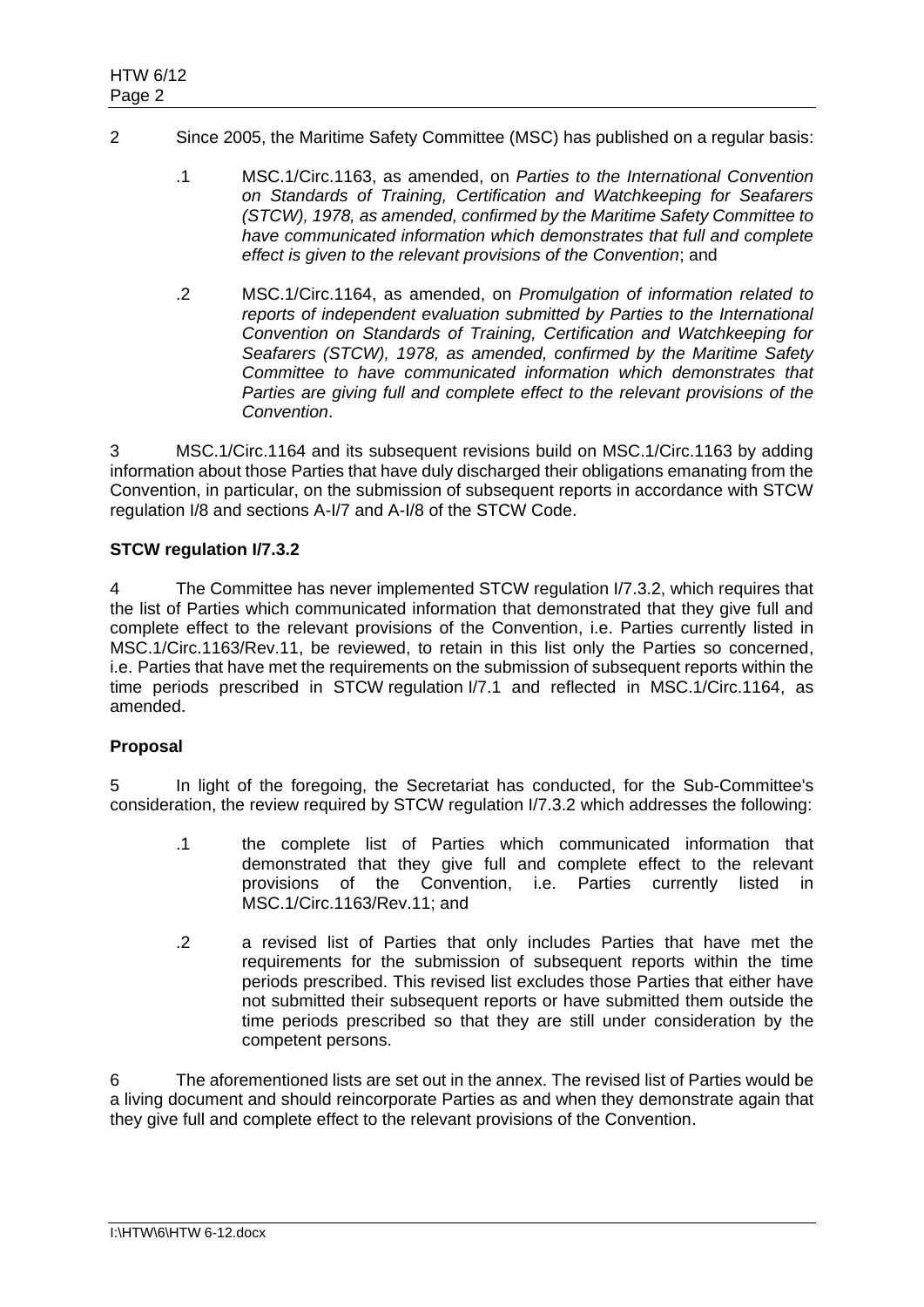7 Based on the review to be conducted by the Committee on a regular basis, in accordance with STCW regulation I/7.3.2, the new annex to MSC.1/Circ.1163, as amended, would then consist of both of the above-mentioned lists, as set out in the annex.

# **Action requested of the Sub-Committee**

- 8 The Sub-Committee is invited to consider the above information and in particular:
	- .1 agree to include in MSC.1/Circ.1163, as amended, a revised list of Parties that communicated information that demonstrated that they give full and complete effect to the relevant provisions of the Convention, retaining only the Parties that have met the requirements on the submission of subsequent reports within the time periods prescribed in STCW regulation I/7.1 and reflected in MSC.1/Circ.1164, as amended, and invite the Committee to endorse this (paragraphs 5 to 7 and annex); and
	- .2 encourage Parties to the 1978 STCW Convention, as amended, to properly discharge the obligations emanating from STCW regulation I/8 and sections A-I/7 and A-I/8 of the STCW Code in order to be retained in the revised list.

\*\*\*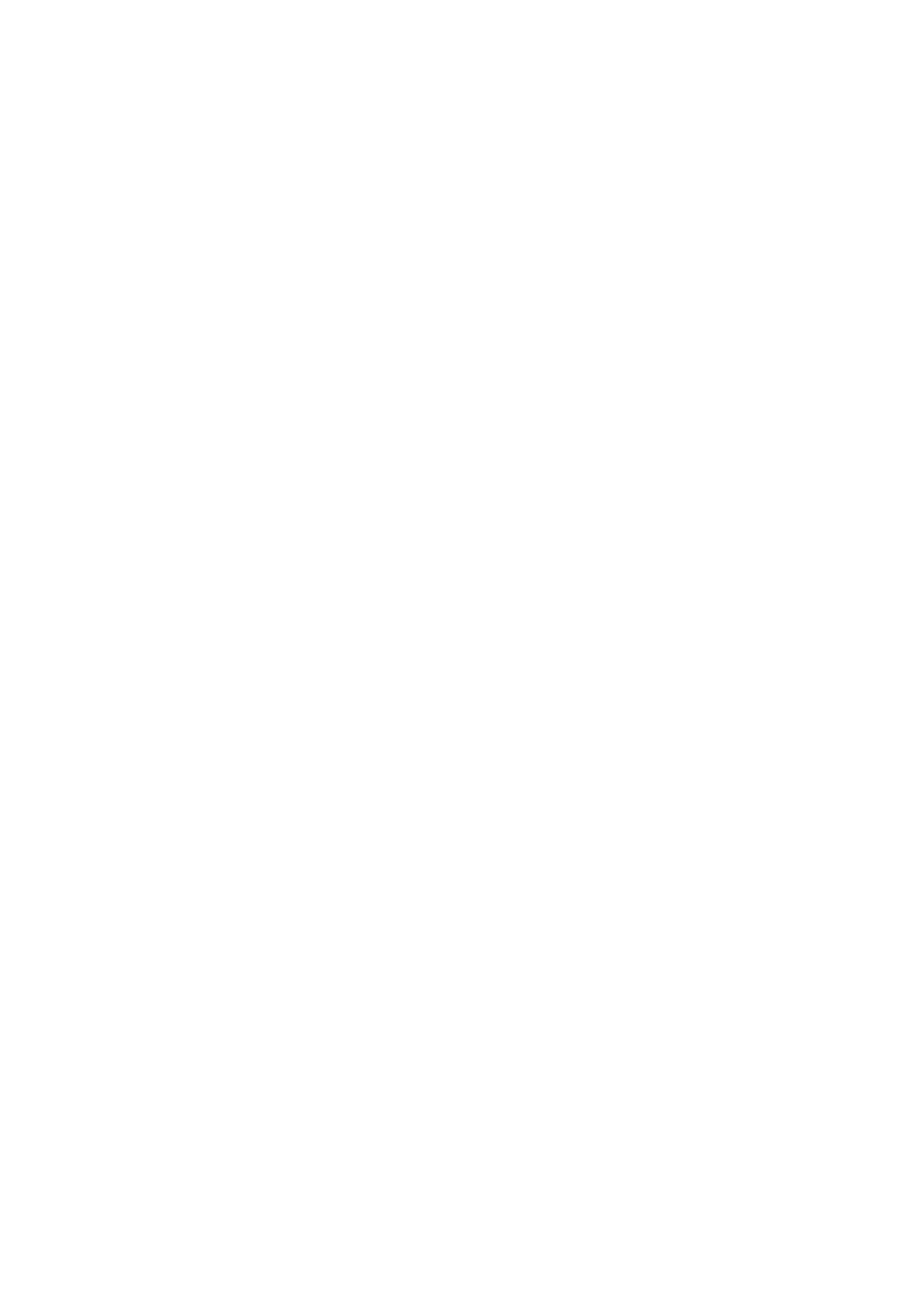#### **ANNEX**

#### **PARTIES CURRENTLY LISTED IN MSC.1/CIRC.1163/REV.11**

Albania **Algeria** Antigua and Barbuda **Argentina** Australia Azerbaijan Bahamas (the) Bahrain Bangladesh Barbados **Belgium** Belize Bolivia (Plurinational State of) Brazil Brunei Darussalam Bulgaria Cabo Verde Cambodia Canada Chile China**\*** Colombia Comoros (the) Cook Islands (the) Côte d'Ivoire **Croatia** Cuba **C**yprus Czech Republic (the) Democratic People's Republic of Korea (the) Denmark**\*\*** Dominica Ecuador Egypt El Salvador Eritrea Estonia Ethiopia Fiji Finland France Georgia Germany Ghana

Greece Guatemala **Honduras Hungary** Iceland India Indonesia Iran (Islamic Republic of) Ireland Israel Italy Jamaica Japan Jordan Kenya Kiribati Kuwait Latvia Lebanon Liberia Libya Lithuania Luxembourg Madagascar **Malawi** Malaysia Maldives Malta Marshall Islands (the) Mauritania **Mauritius** Mexico Micronesia (Federated States of) Montenegro**\*\*\*\*\*** Morocco Mozambique Myanmar Netherlands (the)**\*\*\*** New Zealand Nigeria Norway Oman Pakistan Panama Papua New Guinea

Peru Philippines (the) Poland Portugal **Qatar** Republic of Korea (the) Romania Russian Federation (the) Saint Vincent and the **Grenadines** Samoa Saudi Arabia Senegal Serbia**\*\*\*\*\* Seychelles Singapore** Slovakia Slovenia Solomon Islands South Africa **Spain** Sri Lanka Sweden **Switzerland** Syrian Arab Republic Thailand Togo Tonga Trinidad and Tobago Tunisia **Turkey** Tuvalu Ukraine United Arab Emirates (the) United Kingdom (the)<sup>\*\*\*</sup> United Republic of Tanzania (the) United States (the) Uruguay Vanuatu Venezuela (Bolivarian Republic of) Viet Nam

\* Includes: Hong Kong, China (Associate Member of IMO).<br>Includes: Faroes (Associate Member of IMO).

\*\*\* Includes: Frances (Associate Member of IMO).

\*\* Includes: Aruba, Curaçao and Sint Maarten.<br>\*\*\* Includes: Bermuda British Virgin Islands. Ca

\*\*\*\* Includes: Bermuda, British Virgin Islands, Cayman Islands, Gibraltar and Isle of Man.

Part of ex. Yugoslavia. As from 4 February 2003, the name of the State of the Federal Republic of Yugoslavia was changed to Serbia and Montenegro. Following the dissolution of the State of Serbia and Montenegro on 3 June 2006, all treaty actions relating to the provisions of the STCW Convention undertaken by Serbia and Montenegro continue to be in force with respect to the Republic of Serbia and the Republic of Montenegro with effect from the same date, i.e. 3 June 2006.